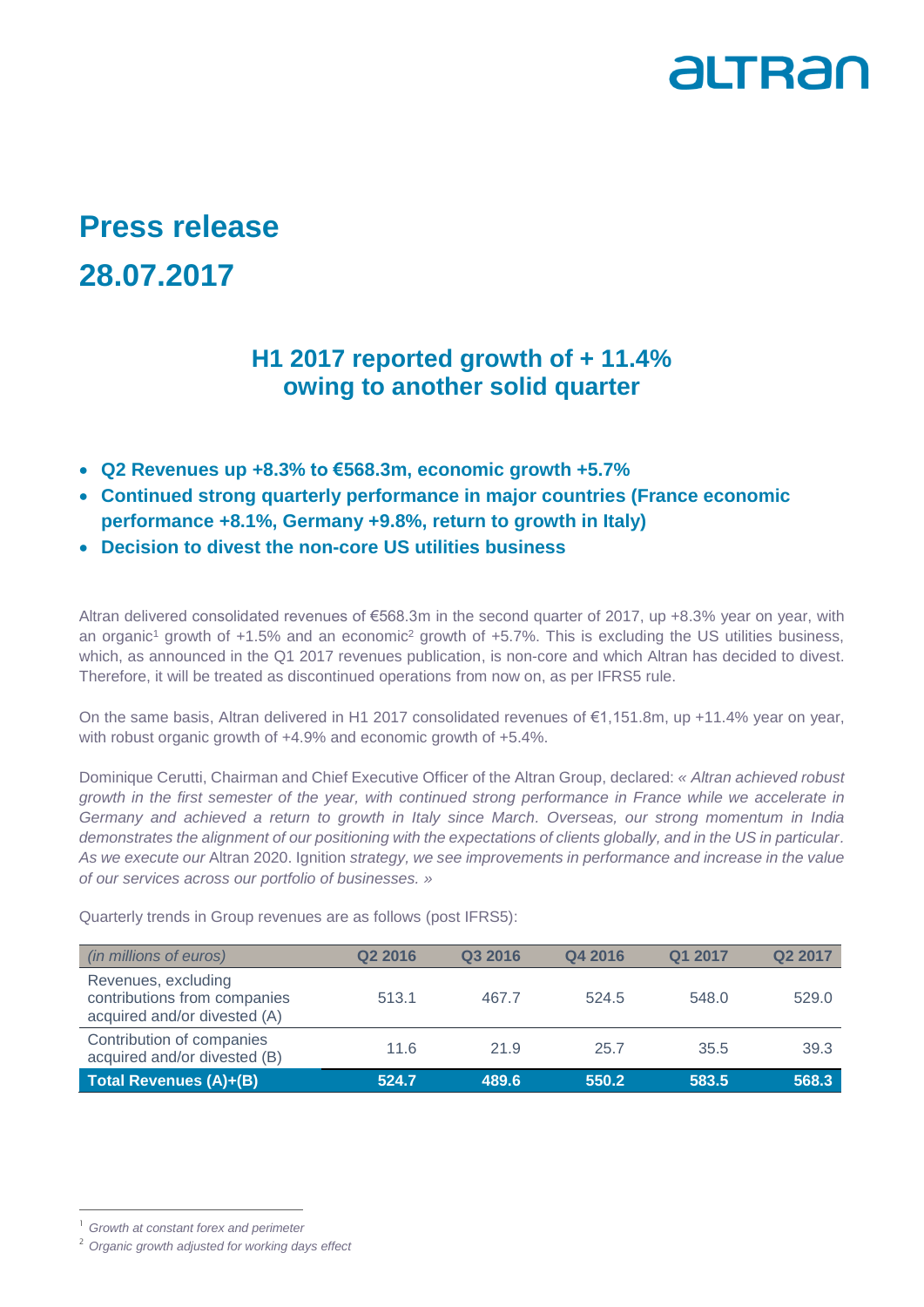# altran

#### **Geographic breakdown of H1 2017 performance:**

- **France**: +8.2% economic growth, driven by the positive dynamics of key client accounts in the automotive, aeronautics and life sciences industries.
- **Northern Zone**: +3.2% economic growth. The momentum in Germany (+28.5% reported growth and +7.1% economic growth) is reinforced by the positive contribution of recent acquisitions (Benteler, Swell). Scandinavia showed a good performance and the UK achieved +5.3% economic growth in H1 – the actions taken in Switzerland and Benelux translating into improvements for the next quarters.
- **Southern Zone**: +3.1% economic growth, with an ongoing strong performance in Spain and Portugal and a return to growth in Italy since March 2017and good prospects for the next quarters.
- **Americas and Asia**: +5.4% economic growth (excluding the US utilities business) and +51.4% reported growth including the recent acquisitoins, with India showing double digit economic growth (+30.5%).

| (in millions of euros)   | H1 2017 | H1 2016 | <b>Reported</b> | <b>Organic</b> | <b>Economic</b>    |
|--------------------------|---------|---------|-----------------|----------------|--------------------|
|                          |         |         | growth (%)      | growth (%)*    | growth $(\%)^{**}$ |
| <b>FRANCE</b>            | 467.0   | 435.0   | 7.4%            | 7.4%           | 8.2%               |
| <b>NORTHERN ZONE</b>     | 386.4   | 332.4   | 16.2%           | 3.1%           | 3.2%               |
| Germany & Austria        | 137.6   | 107.1   | 28.5%           | 6.9%           | 7.1%               |
| <b>Benelux</b>           | 85.1    | 81.4    | 4.5%            | $-3.6%$        | $-4.0%$            |
| <b>UK</b>                | 111.1   | 96.3    | 15.4%           | 5.3%           | 5.3%               |
| Scandinavia              | 35.7    | 29.2    | 22.3%           | 8.7%           | 8.7%               |
| Switzerland              | 16.9    | 18.4    | $-8.2%$         | $-9.7%$        | $-9.7%$            |
| <b>SOUTHERN ZONE</b>     | 223.6   | 217.5   | 2.8%            | 2.8%           | 3.1%               |
| Italy                    | 108.6   | 110.0   | $-1.3%$         | $-1.3%$        | $-1.2%$            |
| <i><b>Iberia</b></i>     | 115.0   | 107.5   | 7.0%            | 7.0%           | 7.4%               |
| <b>REST OF THE WORLD</b> | 74.8    | 49.4    | 51.4%           | 5.2%           | 5.4%               |
| USA***                   | 42.8    | 22.8    | 87.7%           | $-5.2%$        | $-5.1%$            |
| India***                 | 16.8    | 11.3    | 48.7%           | 30.5%          | 30.5%              |
| China                    | 15.2    | 15.3    | $-0.7%$         | 1.9%           | 1.9%               |
| <b>TOTAL</b>             | 1,151.8 | 1,034.3 | 11.4%           | 4.9%           | 5.4%               |

*\* Growth at constant forex and perimeter*

*\*\* Economic growth calculated on organic growth at constant working days*

\*\*\* USA performance should be read in conjunction with the one of India, as a growing part of US projects are carried out of *India*

## Trends in invoicing rate

The invoicing rate was 87.2% in Q2 2017 and 87.0% in H1 2017, stable compared with the same periods in 2016.

## Trends in staff levels

As of 30 June 2017, total headcount of the Altran group was 30,821 employees, compared with 30,296 at 31 March 2017 and 26,949 at 30 June 2016 (excluding US utilities business).

Following the closing on July 1<sup>st</sup> of the acquisition of selected Telnet activities, current staff is in excess of 31,000.

## **Outlook**

H1 revenues, operational KPIs and ongoing transformation are in line with the execution of *Altran 2020. Ignition*.